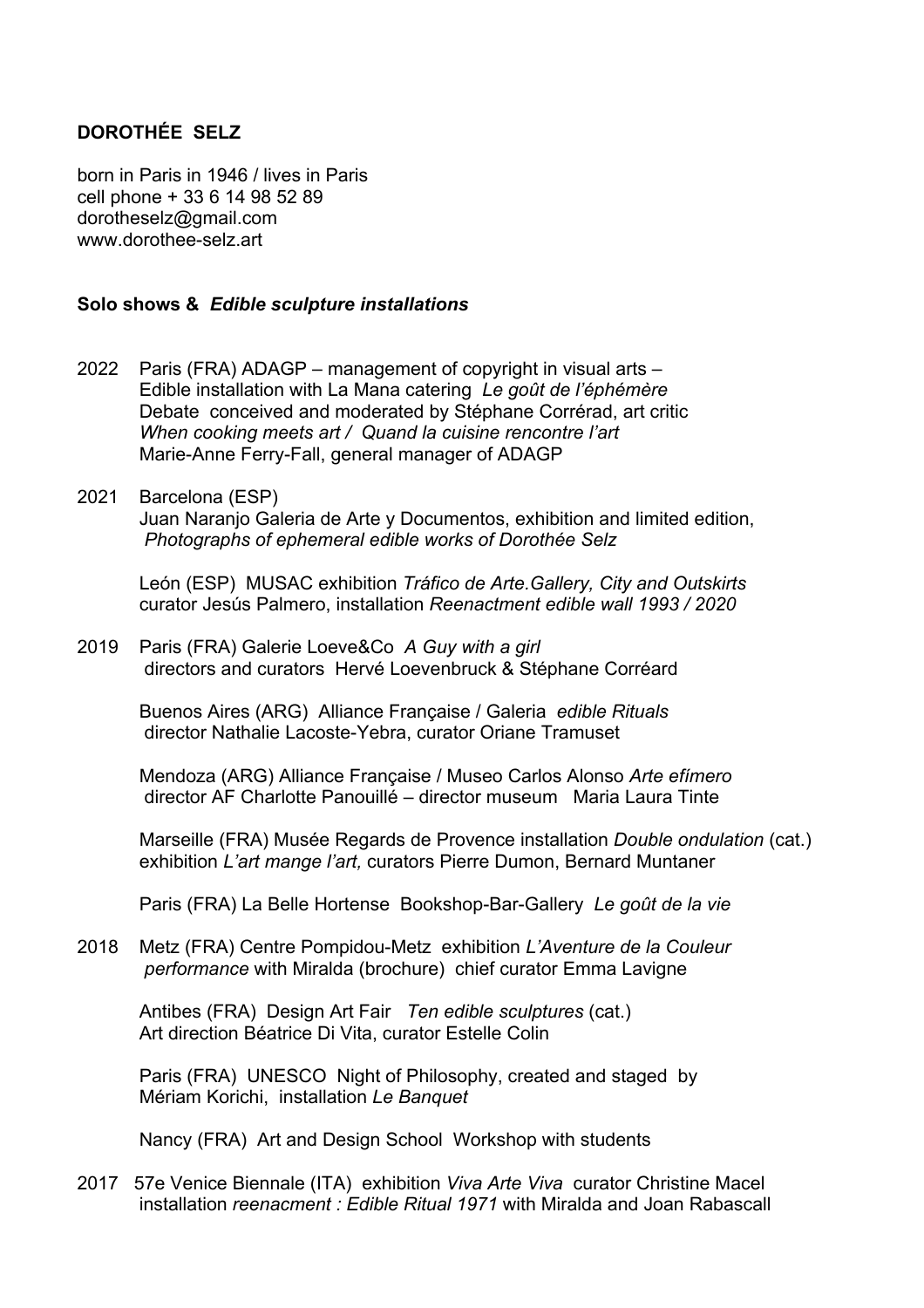Paris (FRA) Carreau du Temple GALERISTES contemporary art fair Created by Stéphane Corréard director, coordination Dahlia Sicsic installations *Wavy Line & Spiral*

 La Roche-sur-Yon (FRA) inauguration CIEL, installation *Lines in space* music, dance & visual arts conservatory

2016 Macau (CHN) Alliance Française/Hôtel Sofitel installation *Waving line & Poetry*

 Barcelona (ESP) Ocaña Barcelona, curator Dessislava Pirinchieva installation *Grande Espiral Lúdica* / *Tribute to José Pérez Ocaña* 

2015 New York (USA) CNIEL Americas, exhibition & edible *Offerings* (catalogue) international marketing Laurent Damiens marketing & communication Christophe Spotti, curator, design of the exhibition Ich&Kar

 London (GBR) Tate Modern,*The World Goes Pop,* group show curators Jessica Morgan, Flavia Frigeri installation *Sweet surprise* for private opening (catalogue)

 Milano (ITA) Banque UNICREDIT inauguration *The Pavilion,* director of art collections Jean-Claude Mosconi, architect Michele De Lucchi installation *7 Sculptures* 

 Valencia (ESP) Valencia University, exhibition *Carles Santos musician*  curator Josep Ruvira, installation *Devora'm / Eat me*

 Lille (FRA) Lille 3 University, Action Culture, director Dominique Lefèvre *Workshop & installation Arche*

- 2014 Nanterre (FRA) Espace d'art *Edible Colomns & Spheres*
- 2013 Miami (USA) Miami Art Basel / CNIEL Americas *Spheres all over* (catalogue) directeur marketing international Laurent Damiens, responsable marketing & communication Christophe Spotti, project curator

Paris (FRA) Ecole des Beaux-Arts Workshop / exhibition Cookbook

 Cahors (FRA) Festival Lot of Saveurs / Art & Food Festival *Défilé de sculptures comestibles / Street show & edible sculptures*

Cuzals (FRA) Écomusée, *Pains multicolores / Colored Breads*

Narbonne (FRA) Town Hall, Youth Literature Festival *installation*

 Paris (FRA) Palais de Tokyo cultural center, Annual meeting XL Group, manager Kadidja Sinz, personal assistant Karine Malandrin-Wojcik, installation *7 Large Ovals / Optimistic sculptures*

 Hanoi (VNM) French Ambassy, French Institut, intallation *Offerings* for the event Année France-Vietnam / France-Vietnam Year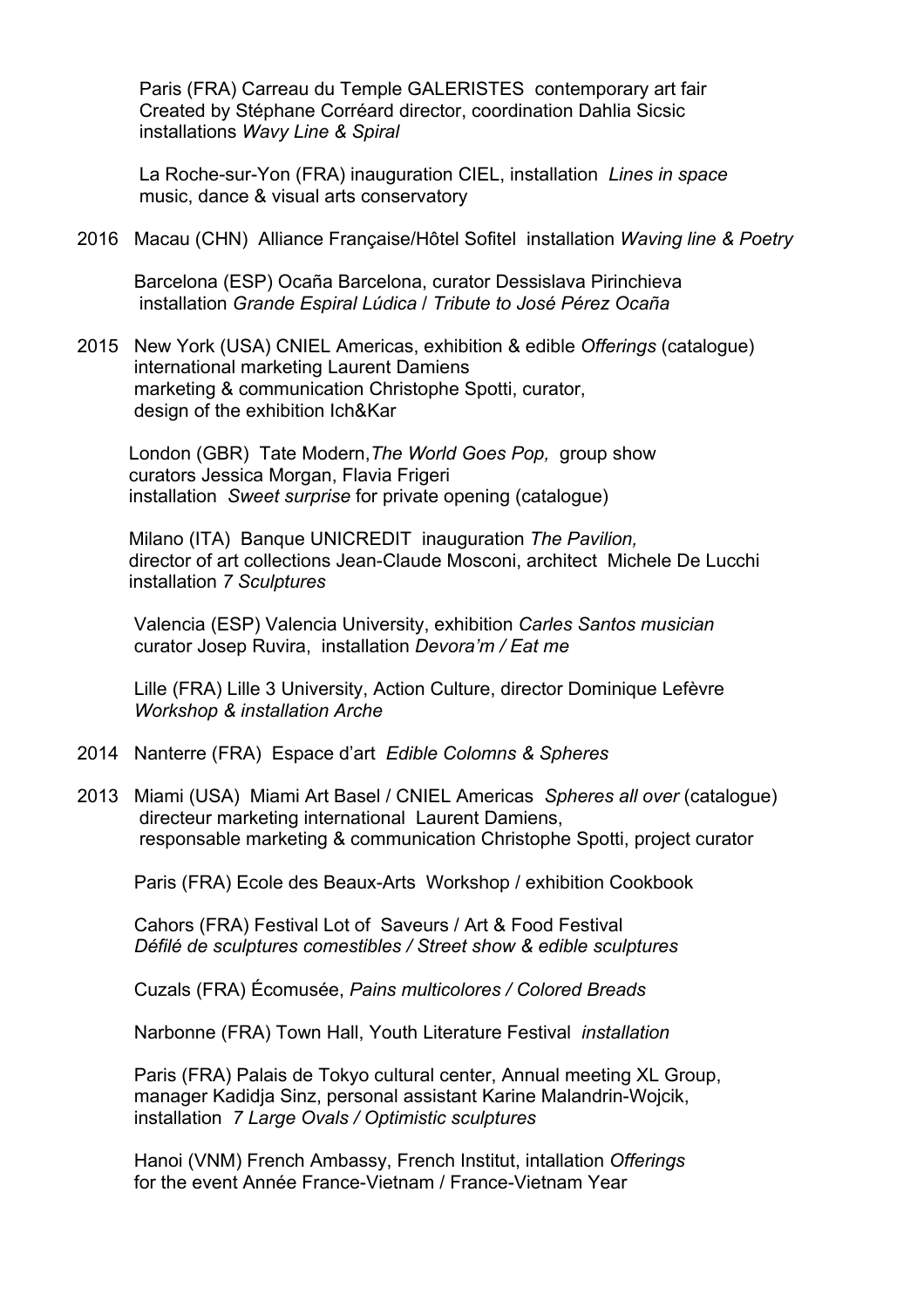2012 Saint-Ghislain (BEL) Hainaut High School / B.P.S.22, art director and curator Dorothée Duvivier, installation *Invaded Colomns*

 Asunción, Paraguay (PRY) Museo del Barro / Alliance Française d'Asunción director of the museum Osvaldo Salerno director of AF / French cultural center Nathalie Lacoste-Yebra installation *Tribute to Curuzú Yeguá ritual* (catalogue)

 Paris (FRA) 18th distric Tow Hall, Agency Studio ADCEP, director Sylvie Canal, project manager Anne-Marie Gazzini, *Children's Festival* and installation *Grand Ovale*

2011 Rio de Janeiro (BRA) Alliance Française / Hotel Sofitel Copacabana director of French cultural center Yann Lorvo, installation *Sculptures Duo*

 Paris (FRA) Musée du Quai Branly, screening film about Leonora Carrington installation *Les rubans qui volent* production Seven Doc / Séverine Gauci / *Collection Phares* : documentary films about artists from surrealist movement – project iniciated by Aube Élléouët-Breton (daughter of d'André Breton and Jacqueline Lamba) and her daughter Oona Élléouët

2010 Paris (FRA) FIAC, Grand Palais, reception Neuflize OBC Carole Tournay art direction, installation *Edible Arch* 

 Saint-Etienne (FRA) Musée d'Art et d'Industrie / International Design Biennale *installation* for opening show *Maurizio Galante & Tal Lancman designers*

 Sète (FRA) Musée International des Arts Modestes, director Hervé di Rosa installation *Celebration MIAM's 10 Years*

 Limoges (FRA) FRAC Limousin,Théâtre de l'Union, *exhibition & installation* Paris (FRA) Musée en Herbe exposition & *installation*

2009 Abu Dhabi (ARE) French Business Group & Alliance Française *installation*

 Vitry-sur-Seine (FRA) creation of the 2009 greeting card for the Town Hall, mayor Alain Audoubert, art director Catherine Viollet

2008 Kiev (UKR) French Institute, *French Spring,* installation *Three pyramids* (cat.)

 Château de Pollenzo, Piemont (ITA), European Theater Festival director Beppe Navello, art direction Sylvie Cavacciuti installation *Ligne incohérente / Strange Line* (catalogue)

2007 Colombia (COL) Alliance Française / French Cultural Center : Bogota, Medellin, Manizales, Popayan, Barranquilla *Edible installations* in each city

 La Louvière (BEL) Musée Ianchelevici installations *Three colomns* Mayence (DEU) Institut Français *Wall installation*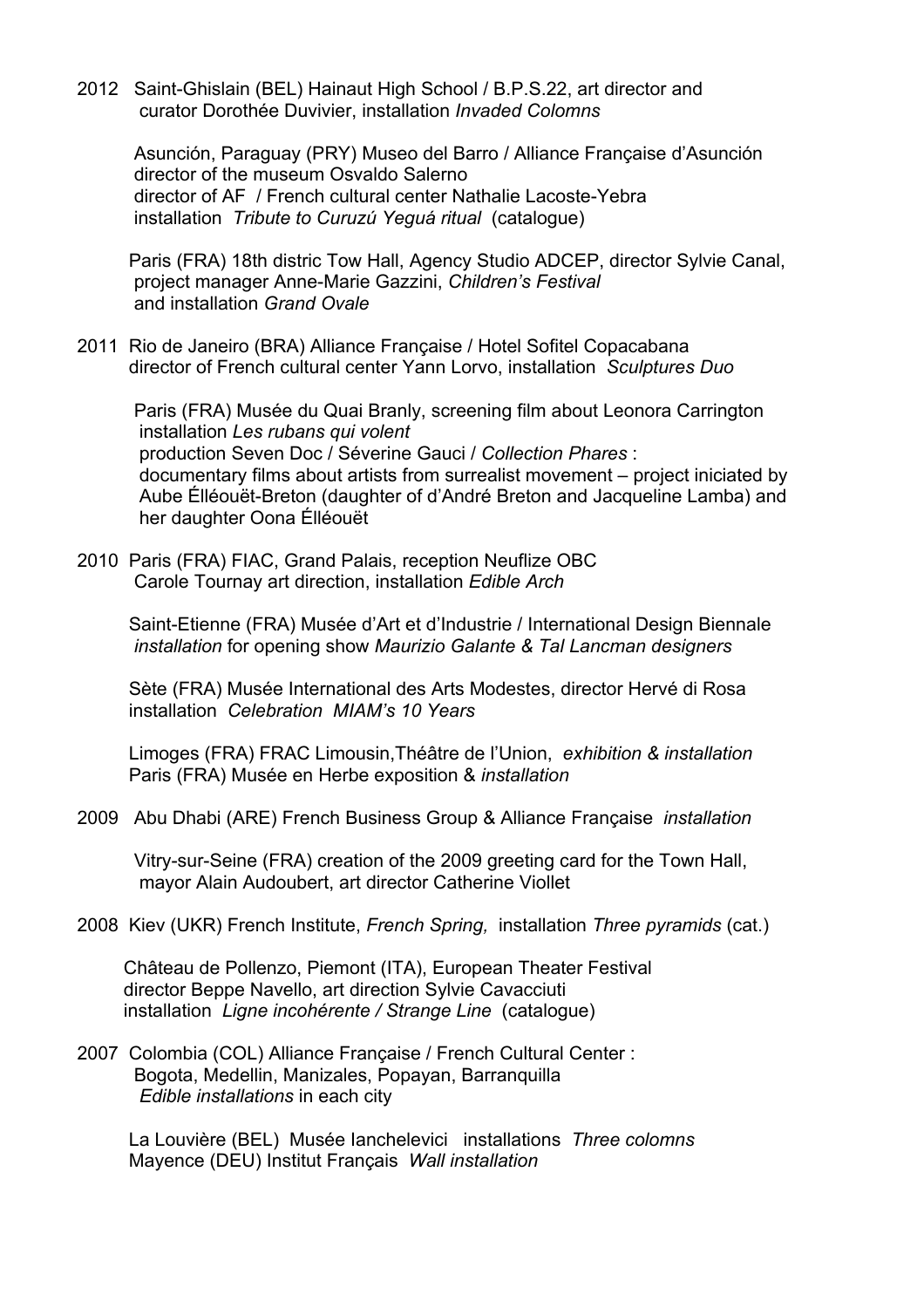Toulon (FRA) Espace Peiresc curator Bernard Muntaner exhibition Vingt/20 installation *Edible curve wall* (catalogue)

2006 Buenos Aires (ARG) Alliance Française / Hyatt Hotel *Sculptures & Parterre* Yan Lorvo director of French Cultural Centers of Argentina, Mendoza (ARG) Alliance Française director Nathalie Lacoste-Yebra

 Quimper (FRA) Centre d'Art Le Quartier installation *Celebration 15 Years* director Dominique Abensour

Venice (ITA) Artist residence Emily Harvey Foundation

Paris (FR) Galerie Gabrielle Laroche, *Railway landscape1978* (Brochure)

2005 Beijing (CHN) Imagine Gallery, curator Benoît Coze exhibition and installation *Three wavy arches*

Berlin (DEU) Fruit Logistica stand Interfel, manager & curator Laurent Damiens

- 2004 Aigues-Mortes (FRA) Chapelle des Capucins, exposition & *installation* Paris (FRA) Carrousel du Louvre / CNIEL, installation *Parterres* Paris (FRA) Magasin Le Printemps /CNIEL, installation *8 arches - 8 colors*
- 2003 Paris (FRA) Galerie Fraîch'Attitude, curator Laurence Dreyfus director Laurent Damiens, manager Christophe Spotti, exhibition and installation *Arche* (catalogue)

 Epinal (FRA) Musée de l'Image, chief curator Martine Sadion exhibition *Sage comme les images* (catalogue)

2002 Vitry-sur-Seine (FRA) Galerie Municipale, exhibition *Kaleidoscope* art director Catherine Viollet (catalogue)

 Saint-Etienne (FRA) 3rd International Design Biennale director Jacques Bonnaval, installation *Pyramide* (catalogue)

 Paris (FRA) UNESCO *Design 21* curators Maurizio Galante & Tal Lancman installation *30 meters of wavy line*

 Paris (FRA) Passage de Retz, installation *Discs on wall* Paris (FRA) Conciergerie, Festival du Conte, *Edible Parterres* 

2001 Paris (FRA) Galerie Esther Woerdehoff, exhibition *Enfance / Childhood* (brochure)

> New York (USA) Felissimo Show Room, exhibition *Design 21* curators Maurizio Galante & Tal Lancman, installation *Dots All Over*

 Chamarande (FRA) Centre Culturel, director Dominique Marchès installation *in situ* (catalogue)

Bruxelles (BEL) Théâtre Balsamine, *installation*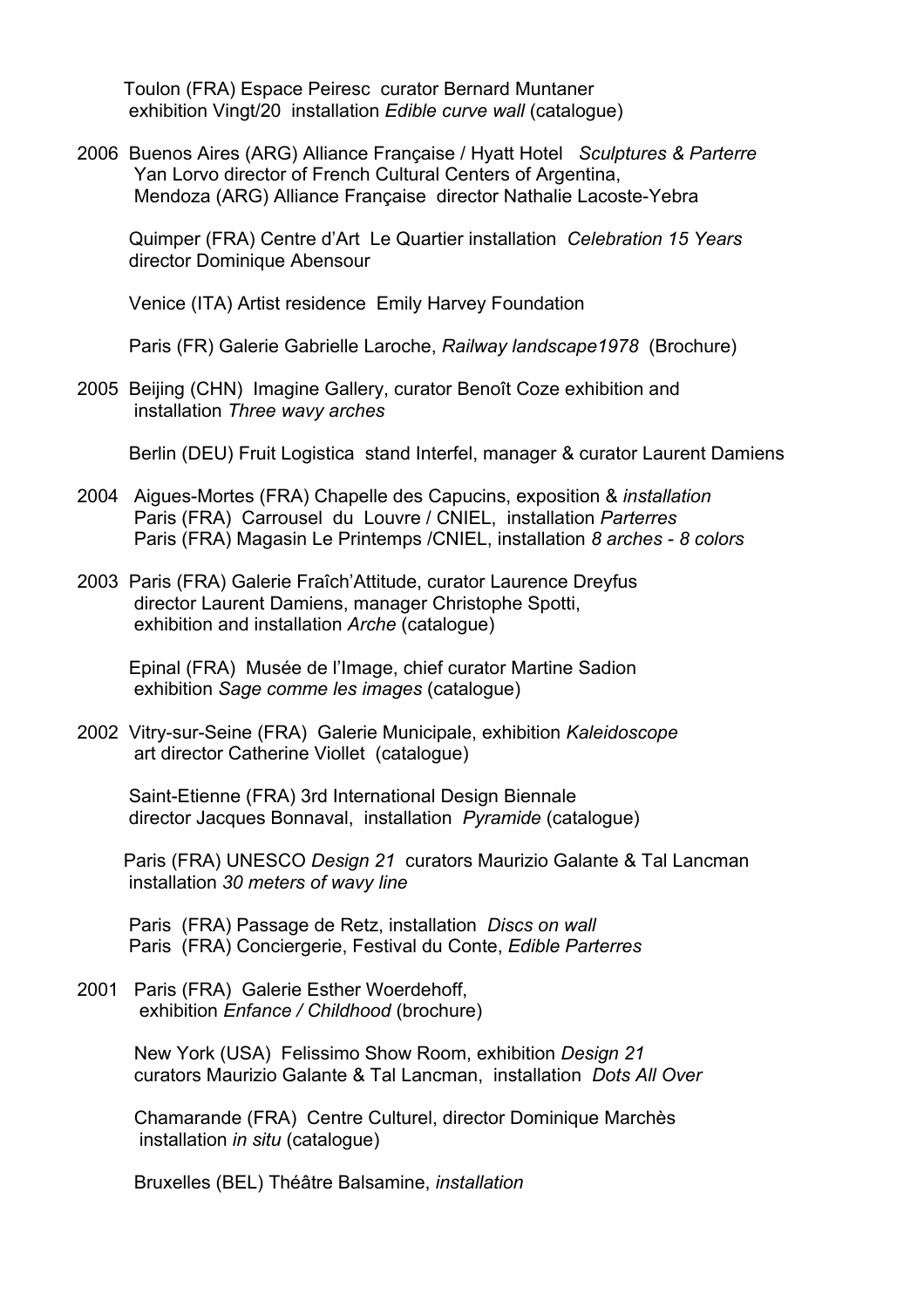2000 Saint-Etienne (FRA) 2<sup>nd</sup> International Design Biennale director Jacques Bonnaval, Salle des Pendus, Musée de la Mine installation *Three Arches* (catalogue)

 Chalon-sur-Saône (FRA) Musée Nicéphone Niépce, exhibition *Le Grand Album* director François Cheval, co-curators Jean-Marc Chapoulie, Laurence Dreyfus, François Quintin, installation *La table servie 1832, inspired by Nicéphore Niépce* (brochure)

 Vitry-sur-Seine (FRA) Theater Jean-Vilar, installation *Year 2000 Greetings*, mayor Alain Audoubert, art director Catherine Viollet installation *Architectural landscape*

Paris (FRA) Centre Pompidou, Children's feast *Two Arches*

1999 Paris (FRA) Galerie J & J Donguy, exhibition *Dorothée Selz & Charlemagne Palestine*

Clermont-Ferrand (FRA) Galerie Gastaud, exhibition *Gribouillages / Scribbles*

1998 Paris (FRA) Galerie Gastaud & Caillard, exhibition *Gribouillages / Scribbles*

 Paris (FRA) Mondial de l'Automobile, stand OPEL , communication director Jean-Claude Mosconi , installation *15 Edible Trees* (catalogue)

 Nice (FRA) European Neurological Society ENS, Acropolis-Palais des Congrès Public relations & organization Sabine Geiger special thanks Prof. Reinhard Hohlfeld / 12 edible installations *Movements*

1997 Paris (FRA) Agence Traverses Design / Mina and Jacques Charles installation *Edible Wall*

 Barcelona (ESP) private show, Carles Santos musical performance, installation *Banquet Tribute to Bach* 

1996 Paris (FRA) Galerie J & J Donguy exhibition *Le sujet de l'exposition*

 Paris (FRA) Parc de Saint-Cloud, exhibition with Michel Pena Landscaper *25 Years of Ministry of Environment* 

1995 Paris (FRA) inauguration Cité de la Musique, *10 edible musical scores* architect Christian de Portzamparc, special thanks Marielle Riche

 Quimper (FRA) Centre d'Art Le Quartier, director Dominique Abensour, installation *Wall Landscape*

- 1994 Paris (FRA) Musée des Arts décoratifs, installation *Histoire d'eau* (catalogue)
- 1993 Barcelona (ESP) Palais de la Virreina *installation*

 León (ESP) Galeria Tráfico de Arte, director Carlos de la Varga exhibition *Gouffé* and installation *Edible wall*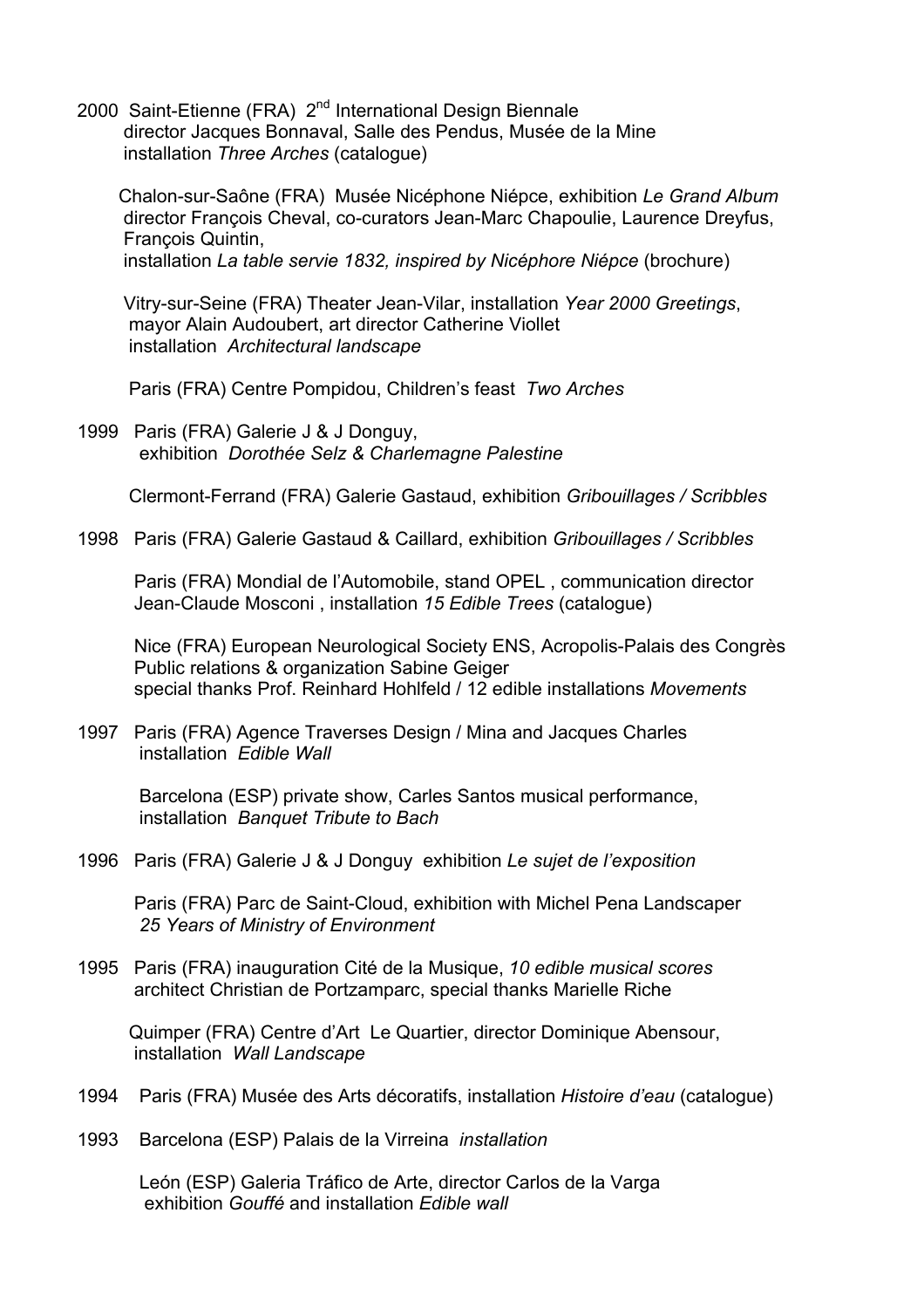- 1992 Barcelona (ESP) Joan Miró Fondation, curators Anna Veiga & Vicenç Altaió exhibition *In Vitro : Mythologies, Fertility and Science* installation *Fertilities offerings* (catalogue)
- 1991 Paris (FRA) inauguration / reopening of Galerie Nationale du Jeu de Paume, director Alfred Pacquement, architect Antoine Stinco, setting up project Dominique Abensour, installation *Edible Wall*

 Pau (FRA) Centre Culturel Le Parvis, director Marc Bélit, curator Jean-Claude Schenkel, guest curator Brigitte Rambaud, exhibition *Sucré-Sacré* and installation *7 Inclined arches* (catalogue)

Barcelona (ESP) FAD Fondation Arts Décoratifs *10 colomns / Annual Feast*

Barcelona (ESP) Palais National, Panasonic, Event, art direction Equip Tatjer installation *Two Giants*

1990 Barcelona (ESP) Galerie Arcs & Cracs, director Eva sastre Forest, exhibition *Gouffé* and installation *Double Arch* (catalogue)

 Bordeaux (FRA) CAPC Musée d'Art Contemporain, director Marc Sanchez installation *Goûter de Robot*, for the book *Azerty le Robot* by Hervé Di Rosa

Biarritz (FRA) Casino de Biarritz, installation *Roche* (Collection LU) Genes (ITA) La Loggia *La Lanterna* (Collection LU)

1989 Paris (FRA) Galerie Lara Vincy, exhibition *Le livre de Jules Gouffé 1873*

 Paris (FRA) ACTUAL , inauguration of the Surrealism Archives Center, project realized with Aube Elléouët-Breton and Jean Schuster installation *Arche passant par la fenêtre*

 Neuchâtel (CHE) Théâtre Tel Quel, *Vive la science / Magic Theater,* with Abdul Alafrez illusionist, director Gérard Bétant (brochure)

Môtiers / Neuchâtel (CHE) Sculptures Môtiers 89, *Edible Arche*

- 1988 New York (USA) American Craft Museum, *Confectioner's Art* chief curator Paul J.Smith, guest curator Meryle Evans, Dorothée Selz was guest curator for European confectionery craft works, and installation *Sugar Arch* (catalogue)
- 1987 Lyon (FRA) Groupe Polygone, Verney-Carron Agency RP+ installation *Two Arches / celebration 10 Years*

 Paris (FRA) Magasin Le Bon Marché, Verney-Carron Agency RP+ installation *40 meters of palisade* for the renovation of the building (3 months)

 Trouville (FRA) Musée de Trouville / Casino, LU Collections (Lefèvre-Utile) public relations Ragnhild Olsen, installation *Lighthouse*

Paris (FRA) Galerie Claudine Bréguet, exhibition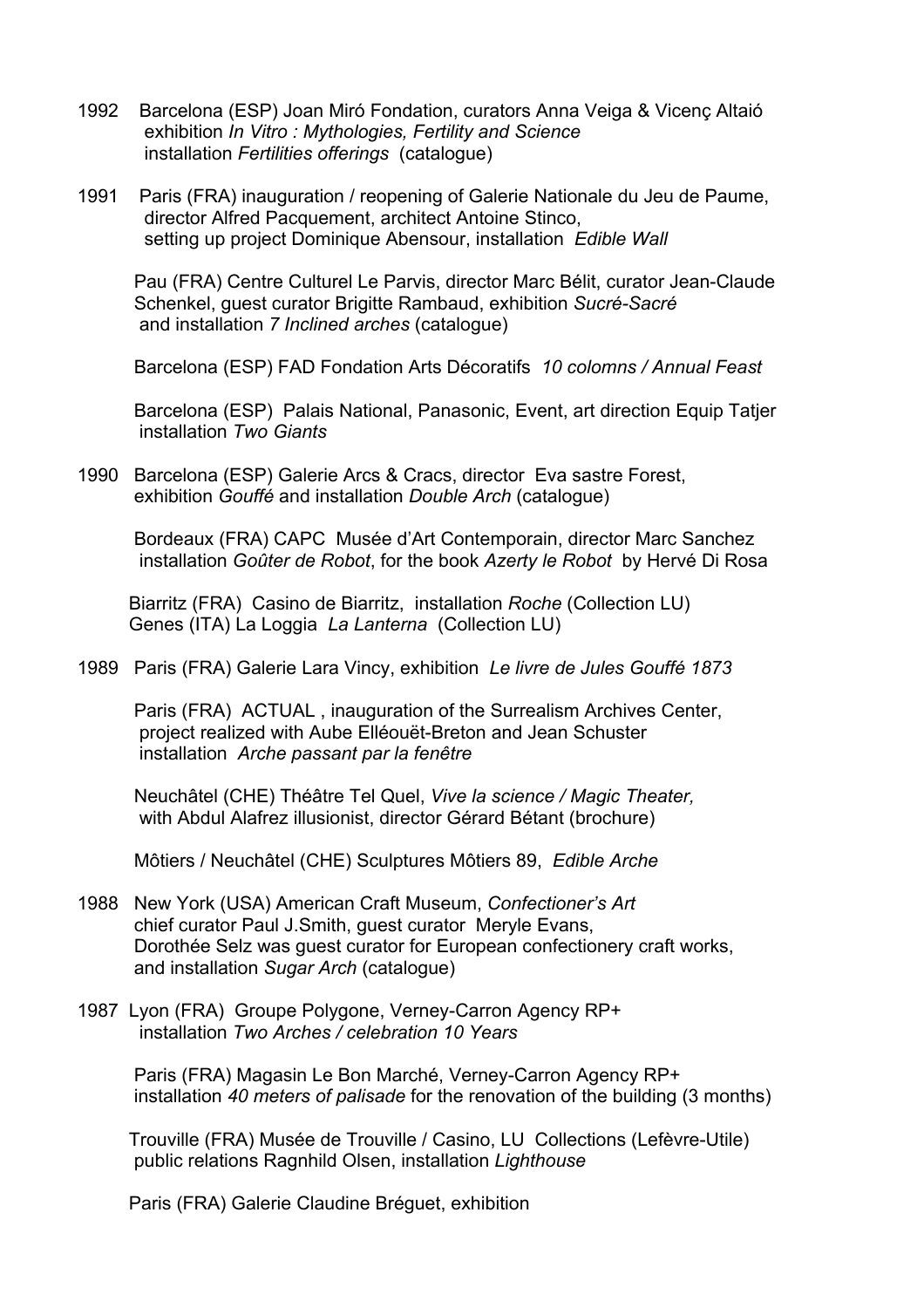Calais (FRA) Galerie de l'Ancienne Poste, director Michel Sohier installations *Fresques / Frescoes* 

- 1986Lyon (FRA) URDLA, inauguration new Lithography Atelier organization Denise Schoendorff, installation *Edible Fresco* with chef Philippe Chavent [restaurant La Tour Rose]
- 1985 New York (USA) Emily Harvey Gallery, exhibition *Cut Out / Edible Sculpture* opening performance Phoebe Legere*,* multimedia artist, soprano *(*catalogue)

 Marseille (FRA) Galerie Roger Pailhas /ARCA, installation *Arch and bodybuilders* exhibition *New York in Marseille / collection Leo Castelli*

1984 Toulouse (FRA) National School of Civil Aviation, director Liberto Perez, exhibition and installation (catalogue)

 Washington DC (USA) annual reception of François Dopffer, First Counselor of the French Embassy, *Edible installation and colored breads*

1983 Barcelona (ESP) Joan Miró Fondation, Espai 10, installation Lines & *Reliefs* ( in 2014 edition of the catalogue *Espai 10* )

 Rennes (FRA) Maison de la Culture, exhibition *Women Artists* installation *Belly Dancer & Painter's Palettes* (catalogue)

Aix-en-Provence (FRA) International Contemporary Dance Festival installation *Belly Dancer & sculpture made of watermelons*

- 1982 Chambéry (FRA) Musée de Chambéry, director Françoise Guichon installation *For a future sculpture museum*
- 1980 Villeparisis (FRA) & Chelles, Cultural Center Jacques Prévert, director Jacques Guillot, exhibition (catalogue)

Mâcon (FRA) Maison de la Culture, exhibition *Landscapes*

- 1976 Paris (FRA) Galerie Contrejour, director Claude Nori exposition *Mimétisme relatif* / *Relative mimicry* (catalogue)
- 1975 Barcelona (ESP) Sala Vinçon, design shop and gallery, director Fernando Amat, exhibition *Mimétisme relatif* / *Relative mimicry*
- 1974 Paris (FRA) Galerie Multitude, director Claude Deloffre, exhibition *Façades, références visuelles et sonores / facades, visual and sound references*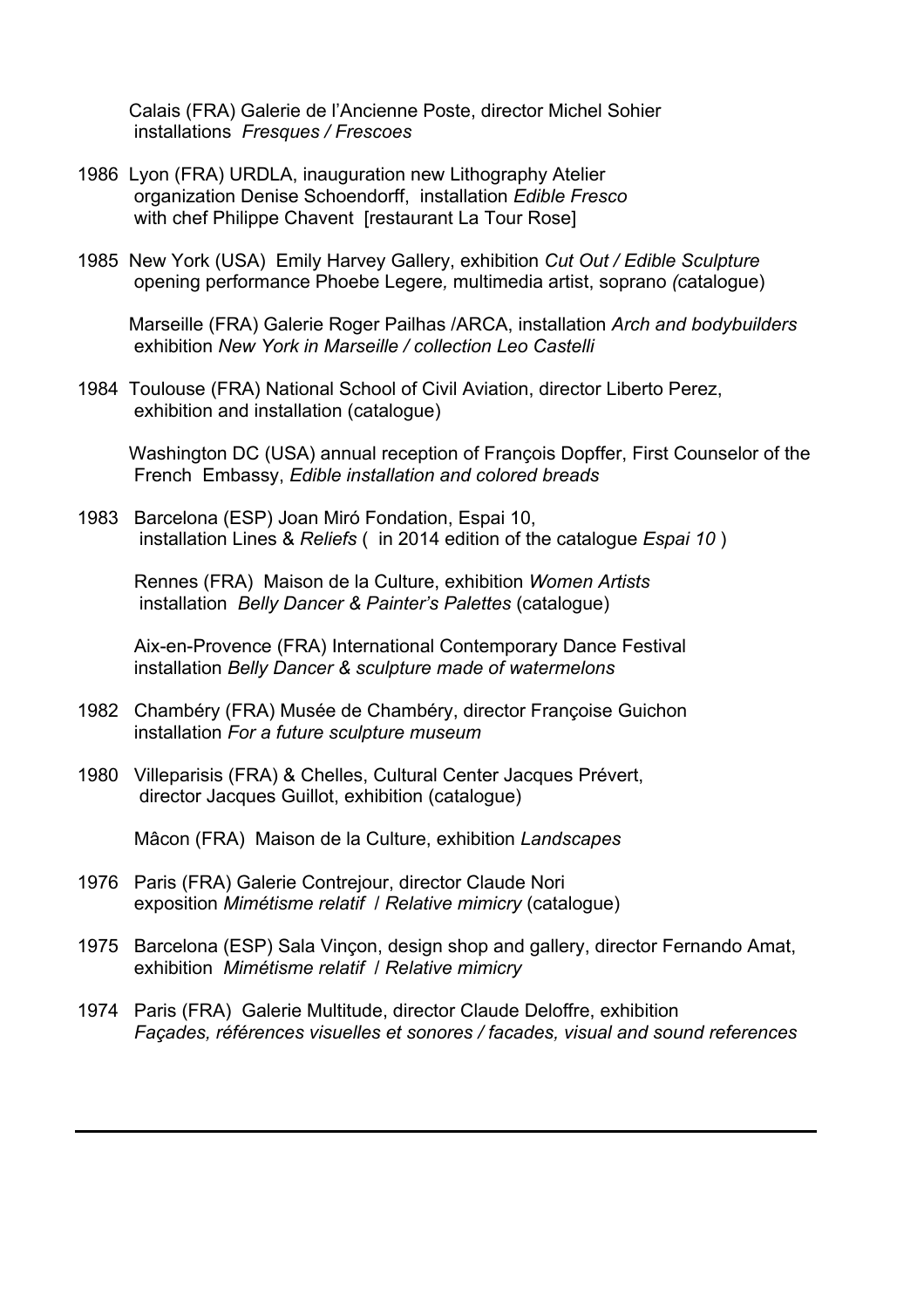## **Special Projects**

2010 Donation / Guy Selz collections

 Museu del Joguet de Catalunya / Toys Museum of Catalonia Figueras, Spain Donation made by Dorothée Selz and Philippe Selz of their parents's collections : Guy Selz (Paris 1901-1976) and his wife Françoise, born Bost (Paris1906-1988). It is a collection of popular art, craft objetcts. 12 000 works from Europe, South America, Asia, Africa : ritual objects, masks, reliquaries, ritual dolls, toys.

Chief curator Eva Pascual Miró

Director and founder of the museum Josep Maria Joan i Rosa

Barcelona (ESP) Arts Santa Monica contemporay art center

 director Vicenç Altaió, curator Josep Maria Joan i Rosa ( director of the Toys Museum, Figueras, Spain).

 January to April 2010, exhibition *La* c*ollection de collections de Guy Selz* (catalogue).

 Conference of Vicente Valero writer and poet : *Ibiza, 1933-1936,* about the presence of foreign writer and artists such as Walter Benjamin, Raoul Hausmann, Jacques Prévert among others. Ibiza where Guy Selz lived those years and had a bar on the port of Ibiza town, Balearic Islands, Spain

1978 Dorothée Selz curator / exhibition *Sucre d'art* Guy David co-curator

Musée des Arts Décoratifs, Paris, France

 François Mathey director / chief curator, Jean-Marie Lhôte project manager. *Sucre d'art* (*Sugar Art*) presents sugar craft and popular art from Europe, South America and Asia, pastry masterpieces, Art Brut creations and Daniel Spoerri's Eat Art collection. Some works are ritual offerings from Bali and Mexico. Others are elaborate decoratives works. For the first time, rare sugar creations are shown at the Musée des Arts Décoratifs, Paris. Partnership, CEDUS centre d'études du sucre (Paris) (catalogue)

 $\mathcal{L}_\text{max}$  and  $\mathcal{L}_\text{max}$  and  $\mathcal{L}_\text{max}$  and  $\mathcal{L}_\text{max}$  and  $\mathcal{L}_\text{max}$  and  $\mathcal{L}_\text{max}$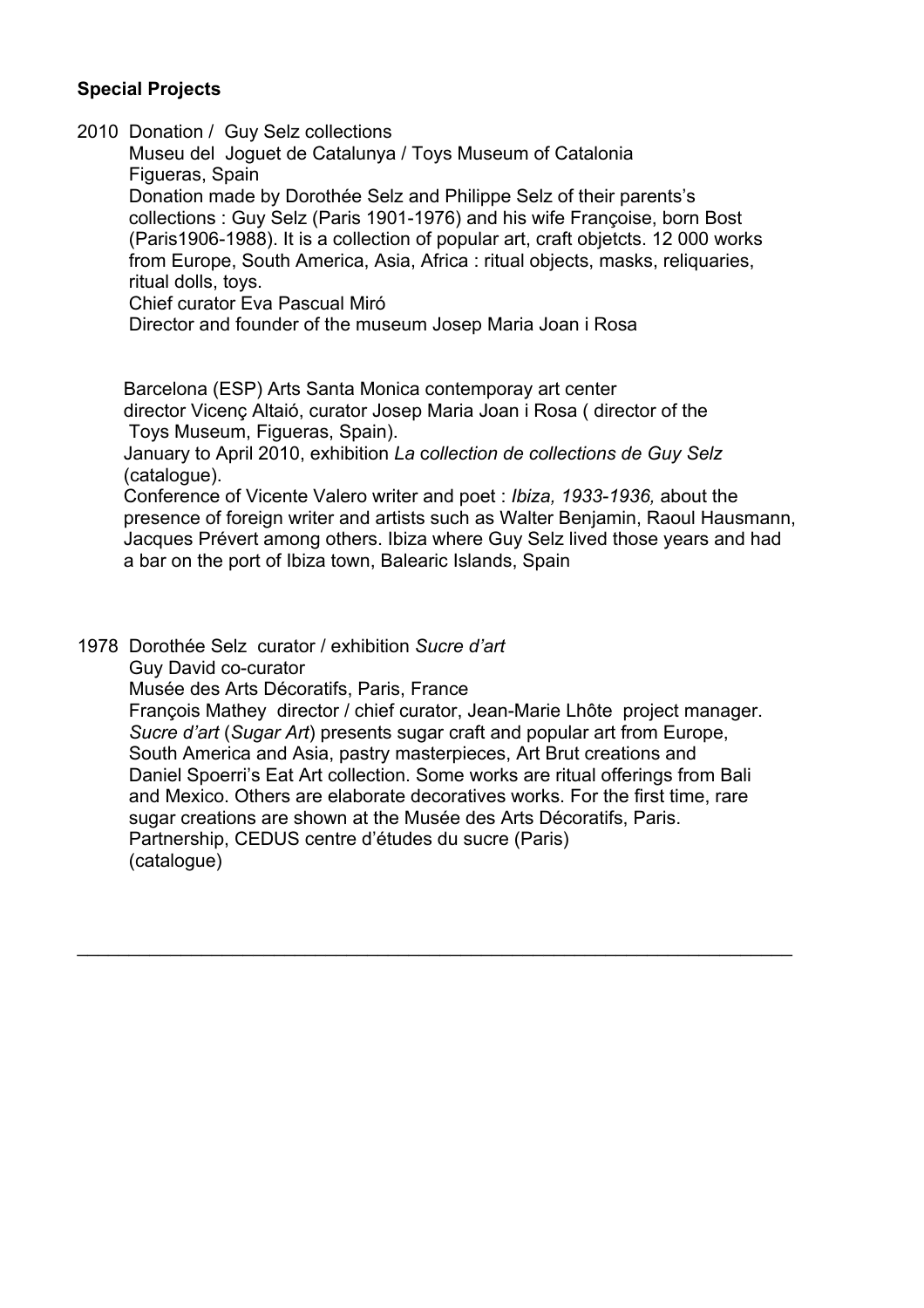### **Eat Art Projects • Traiteurs coloristes • Performances** *Ceremonials*

- 1972 Munich (DEU) 20th Olympic Games, *Spielstrasse,* curator Werner Ruhnau with Antoni Miralda Kurten {Koln} (DEU) *Kurten Fästiwel* with Miralda, Jaume Xifra Munich (DEU) *Kunstzone* Miralda-Selz Traiteurs coloristes Chicago (USA) Deson-Zaks Gallery *Bread Show* with Antoni Miralda New York (USA) *Eat the Colors at Arman's,* Miralda-Selz Traiteurs coloristes
- 1971 Düsseldorf (DEU) Eat Art Galerie, exhibition *Cakes*  Restaurant Daniel Spoerri, *Eat Art Bankett* Miralda-Selz Traiteurs coloristes

Paris (FRA) Galerie Claude Givaudan, Miralda-Selz Traiteurs-coloristes

Paris (FRA) 7th Paris Biennale, *Rituel en 4 couleurs* with Miralda, Jaume Xifra

Châtillon-sous-Bagneux (FRA) *Children Festival* with Miralda, Jaume Xifra and Le Grand Magic Circus (Jérôme Savary & his team, actors, musicians)

1970 Verderonne (FRA) Centre artistique, director Caroline Corre *Fête en blanc* with Antoni Miralda, Joan Rabascall, Jaume Xifra and Eliane Radigue (original score) Hans Walter Müller ( creation of inflatable dome) Paco Rabanne (creation of capes), Benet Rossell (film on Fête en blanc)

 Montpellier (FRA) *100 artistes dans la ville ( 100 artists in the city)* installation *Buffet de la gare* (Railway station buffet) with Antoni Miralda curators artists group ABC : Vincent Bioulès, Tjeerd Alkema, Jean Azémar, Alain Clément (catalogue)

 Paris (FRA) Musée des Arts Décoratifs, curator François Barré *Gâteau Design : à table* with Antoni Miralda

 Londres (GBR) Hanover Gallery, director Erica Brausen with Antoni Miralda, série *Cakes*

 Verderonne (FRA) Centre artistique, director Caroline Corre *Banquet* for Le Grand Départ, curator Jaume Xifra

Paris (FRA) with Miralda *Diner for Pierre Restany, 123 rue de l'Ouest*

1969 Verderonne (FRA) Centre artistique, director Caroline Corre *Memorial* with Miralda, Joan Rabascall, Jaume Xifra et Eliane Radigue (original score), Benet Rossell (film)

 Paris (FRA) American Center *Noir, mauve et barbe à papa* installation with Antoni Miralda, Joan Rabascall, Jaume Xifra, Benet Rossell (film) for the 6th Paris Biennale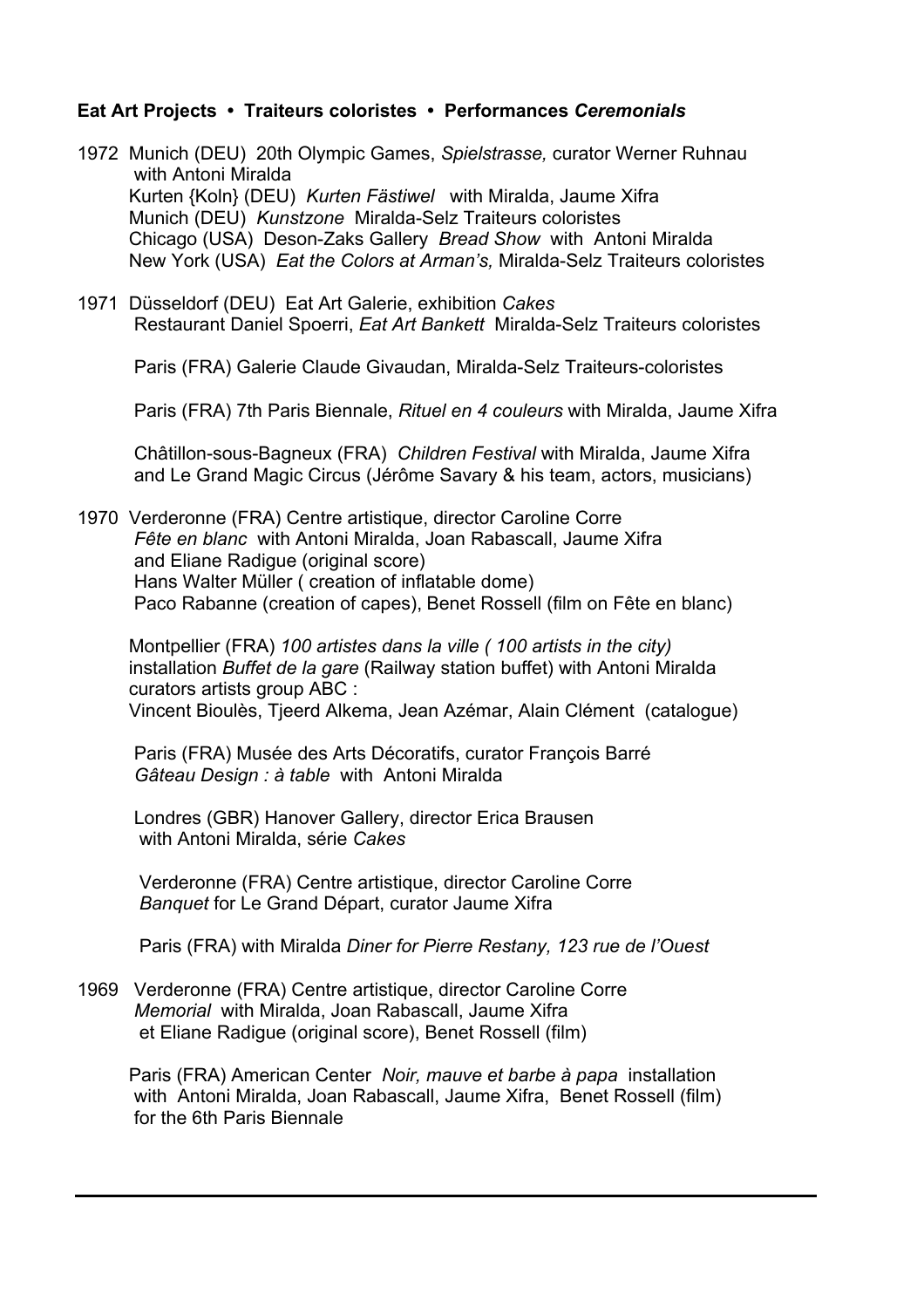#### **Group shows**

- 2022 Paris (FRA) Galerie Arnaud Lefebvre curator Diana Quinby *Des femmes dans l'art – Hommage à Aline Dallier* (catalogue)
- 2021 Nice (FRA) MAMAC museum of modern and contemporary art *Daniel Spoerri, Le théâtre des objets* (catalogue) chief curator , curator of the show Rebecca François

Châteauroux (FRA) School of Fine Arts, *Sensibilé idéale* / F.Poussineau

2020León (ESP) MUSAC *Tráfico de Arte. Gallery, City and Outskirts* director of the museum Manuel Olveira, curator Jesús Palmero

Grand-Hornu (BEL) CID design center, *Serial Eater* (catalogue) curator Benjamin Stoz

Château du Rivau (Tours) (FRA) *Le goût de l'art* (catalogue) curator Patricia Laigneau

Paris (FRA) Salon Jeune Création, Galerie Thaddaeus Ropac Pantin (catalogue)

2019 Barcelona (ESP) CCCB *Feminismos ! Feminist avant-garde of the 70s* Barcelona (ESP) MACBA *A Short Century / Collections MACBA*

León (ESP) MUSAC museum of contemporary art, curator Maite Garbayo  *To give one's ear, To make appear,* Action and Feminism (1966-1979)

Mendoza (ARG) Centro La Colombina *Festival La Erótika curator* Orlando Siliotti

Marseille (FRA) Musée Regards de Provence, *L'art mange l'art* (catalogue) director Adeline Granerau, curators Pierre Dumon, Bernard Muntaner

- 2018 Barcelona (ESP) MACBA *A Short Century / collections MACBA* Paris (FRA) Galerie Lara Vincy *Comestible?*
- 2017 57th Venice Biennale (ITA) *Viva Arte Viva,* curator Christine Macel (catalogue) with Miralda, Joan Rabascall, Jaume Xifra
- 2016 Milano (ITA) Valcucine and Luxembourg (LUX) MUDAM, *Temping Art* curators Maurizio Galante & Tal Lancman
- 2015 London (GBR) Tate Modern, *The World Goes Pop* curators Jessica Morgan, Flavia Frigeri exhibition and installation *Sweet Surprise* for private opening (catalogue)

Mendoza (ARG) Nave Cultural, Festival *La Erótika,* curator Orlando Sillioti

 Chinon (FRA) Musée le Carroi, art director and curator Cindy Daguenet *Daniel Spoerri / Eat Art / Attention Œuvre d'art* (catalogue)

Marseille (FRA) MUCEM, *Food,* curator Adelina Von Fürstenberg (catalogue)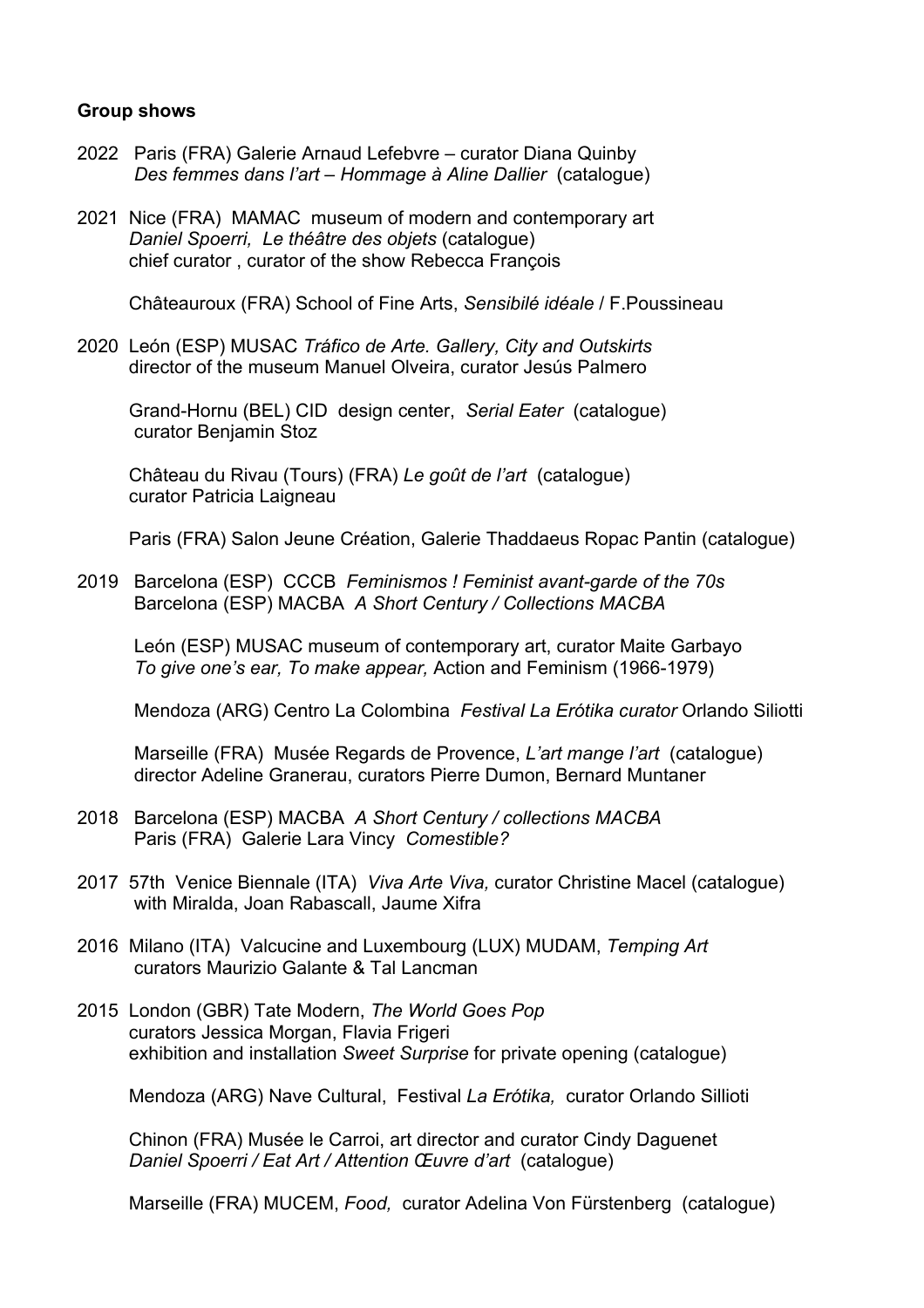- 2014 Dinard (FRA) Palais des Arts *Le festin de l'art,* curator Jean-Jacques Aillagon (cat.) Paris (FRA) Musée en Herbe *Niki de Saint Phalle* Barcelona (ESP) Fondation Joan Miró *Espai 10/13* (catalogue)
- 2013 Epinal (FRA) Musée de l'Image, *Le mystère des choses* (catalogue)

Mendoza (ARG) Nave Cultural Festival *La Erótika* curator Orlando Sillioti

2012León (ESP) MUSAC *Genealogias feministas en el arte espagnol: 1960-2010* curators Patricia Mayayo & Juan Vicente Aliaga

Toulouse (FRA) University Le Mirail, *Le goût de la couleur*, curator Maeva Barrière

 Milano (ITA) Cerruti Baleri Showroom, *Design* curators Maurizio Galante & Tal Lancman

2011 Paris (FRA) Milk Factory / Cniel, international marketing Laurent Damiens exhibition *Lactescences ,* communication and curator Christophe Spotti

Barcelona (ESP) MACBA, *Modern and Present / Collections MACBA*

- 2010 Madrid (ESP) Reina Sofia, exhibition *Miralda, de gustibus non disputandum*  archives *Miralda-Selz Traiteurs-coloristes* (catalogue)
- 2009 New York (USA)Emily Harvey Gallery,*A Book about Death,* curator Matthew Rose
- 2007 Toulon (FRA) Espace Peiresc, *20 / vingt, l'œil gourmand* (catalogue) curator Bernard Muntaner

Courtrai (BEL) Broelmuseum, *De Gustibus…* curators Veerle Van Durme, Lieven Van Den Abeele, Anne Petre (catalogue)

- 2006 Venice (ITA) OPEN 9 curator Paolo De Grandis *Food Sculpture Sequences* (cat.)
- 2005 Paris (FRA) Galerie Fraîch'Attitude, *Picnic Utopic* (catalogue) director Laurent Damiens, manager Christophe Spotti
- 2004 Paris (FRA) Galerie Fraîch'Attitude *Daniel Spoerri presents Eat Art* (catalogue) director Laurent Damiens, manager Christophe Spotti curator Géraldine Girard-Fassier

 Bordeaux (FRA) CAPC Musée d'art contemporain, chief curator Maurice Fréchuret *Hors d'oeuvre, ordre et désordres de la nourriture* (catalogue)

2002 Paris (FRA) Galerie Fraîch'Attitude *Fridge* (catalogue) curator Laurence Dreyfus director Laurent Damiens, manager Christophe Spotti

 Paris (FRA) Galerie nationale du Jeu de Paume, director Daniel Abadie *Menus-Pièges de Daniel Spoerri* (catalogue)

2001 Domaine de Chamarande (FRA) director Dominique Marchès *in-situ* (cat.)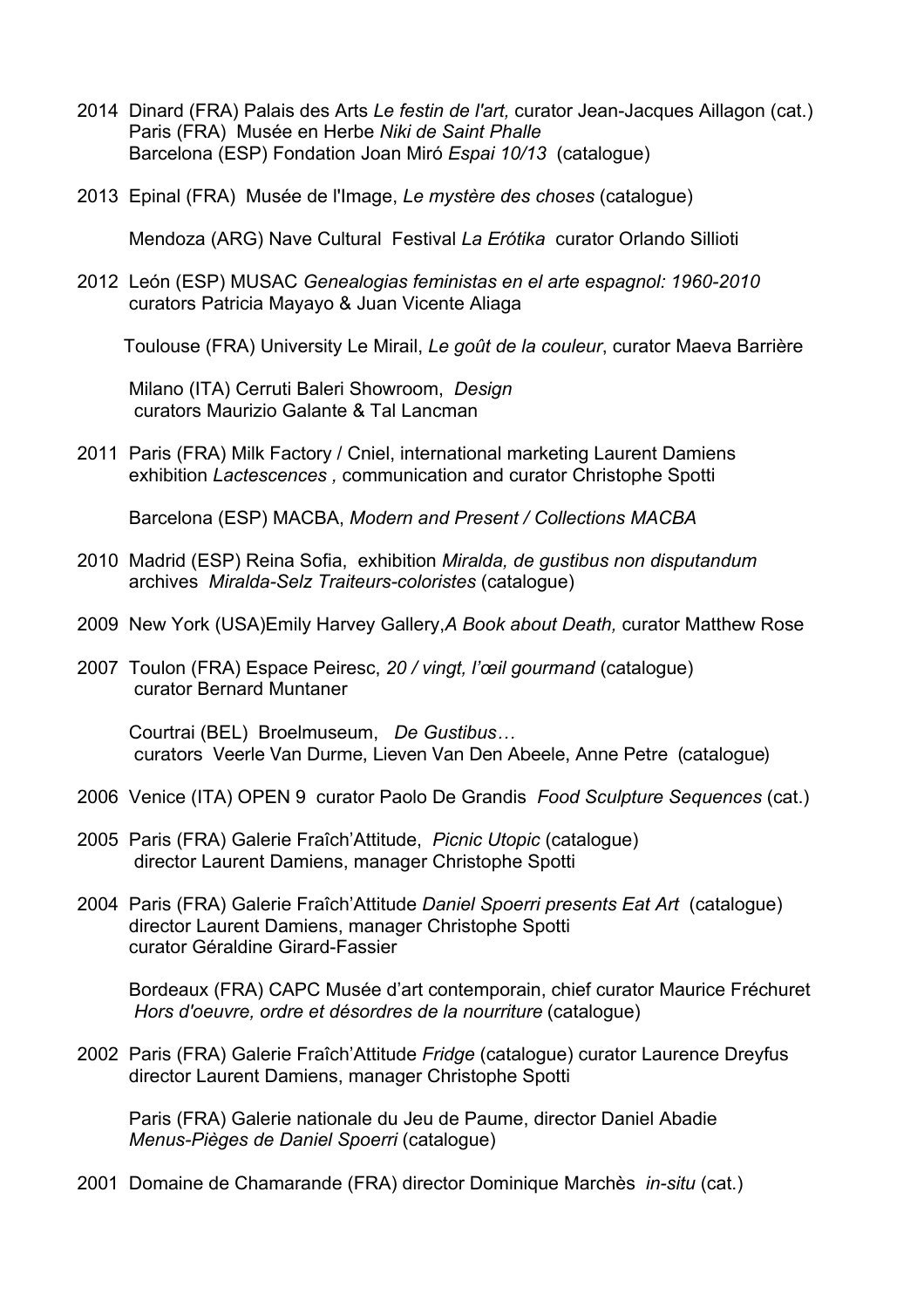- 2000 Jouy (FRA) Moulin de Lambouray, *D'eau et de grain* (catalogue) Choisy-le-Roy (FR) Bibliothèque Aragon, *De l'appétit, des vanités* (catalogue)
- 1999 Barcelone (ESP) MACBA, *Grup de Treball (1973-1975)* (catalogue) Vienne (AUT) Galerie H.S. Steinek, *A table !* Paris (FRA) Galerie Gastaud & Caillard L'Isle-sur-la-Sorgue (FR) Galerie Annie Lagier *Autour du zér*o
- 1997 Grenoble (FRA) Le Magasin *Vraiment, Féminisme et art* curator Laure Cottingham (cat.)
- 1996 Rouillé (FRA) Espace d'Art Contemporain, exhibition *Parcours des sens*
- 1995 Bremen (DEU) Galerie Cornélius Hertz *Nourritures*
- 1993 Paris (FRA) CIES installation *Palais-Palettes* (catalogue) Barcelone (ESP) Galeria Carles Poy, *Members Only* (catalogue) curators Lola Estrany and Ruth Turner
- 1998 Paris (FRA) Palais de la Découverte, curator Comité Colbert *Théâtre des Sens* (Hors-Série Beaux Arts magazine)
- 1991 Barcelona (ESP) Galeria Alfonso Alcolea, *Multiples*

Paris (FRA) Musée de la Poste, *Regards très particulier sur la carte postale* curator Nadine Combet, performance *Défilé de mots* comestibles / *Edible words*

- 1990 Toulon (FRA) Espace Peiresc *Timbres d'artistes / Artist Stamps* Barcelona (ESP Galeria Carles Poy *Erotism* (catalogue) Saintes (FRA) Abbaye de Saintes *L'Abbaye aux Dames*
- 1989 Evry (FRA) Aire Libre, curator Henri Yéru, *Les nourritures de l'art* (catalogue)

 Paris (FRA) Centre Pompidou, Atelier des Enfants, director Danièle Giraudy, head teacher and curator Dorothée Selz, exhibition *A travers la couleur*

New York (USA) French Institute, exhibition *A Living Heritage* / *Lefèvre Utile* Collection LU, public relations Ragnhild Holsen (catalogue) Paris (FRA) Centre Pompidou, Atelier des Enfants, director Danièle Giraudy, head teacher and curator Nadine Combet, *Bons baisers d'artistes*

1988 New York (USA) American Craft Museum *Confectioner's Art* (catalogue) director & curator Paul J.Smith, guest curator Meryle Evans Dorothée Selz guest curator for European confectioner's art works

 Paris (FRA) Galerie Lara Vincy exhibition *49 à Table* installation *Wall Table* Paris (FRA) Centre Pompidou / Atelier des Enfants, *Archi-Train* Albi (FRA) Centre Culturel, exhibition *Saveurs du Goût* installation *Architecture*

- 1987 Lausanne (CHE) Musée des Arts Décoratifs, *A manger des yeux* (catalogue) head curator Rosmarie Lippuner
- 1986 Paris (FRA) Bagatelle, Collection Fondation Camille [ Camille Claudel ] Paris Espace Cardin and Nantes (FRA) Chambre de Commerce, Collection LU, public relations Ragnhild Holsen, installation *Palette Lu*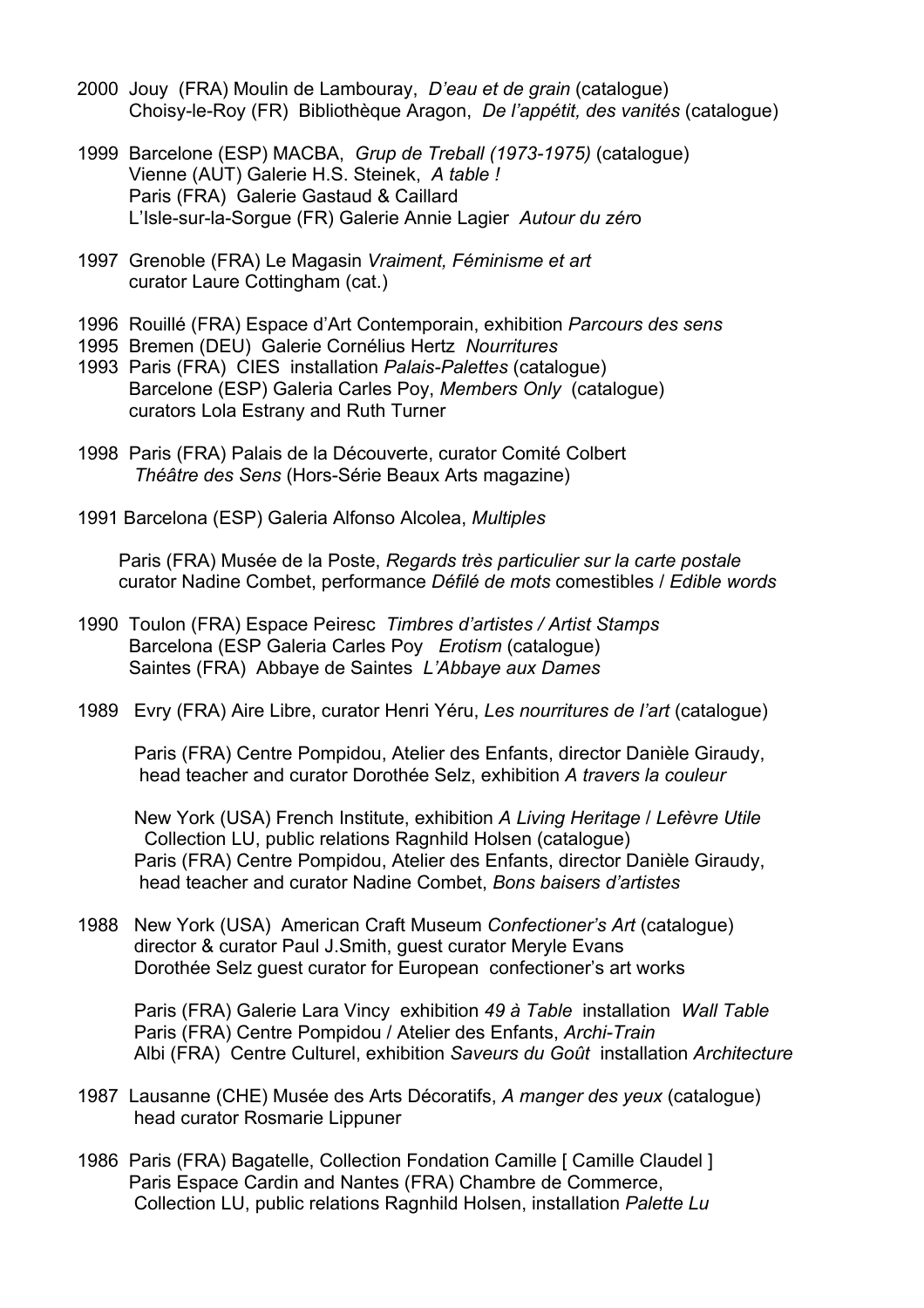Lyon (FRA) URDLA, inauguration new Lithography Atelier installation *Fresque comestible* manager Denise Schoendorff, chef Philippe Chavent [restaurant La Tour Rose]

- 1985 New York (USA) Artists Space, installation *Chromatic Sweets*
- 1984 Geneva (CHE) Halle Sud art center, director Renate Cornu *John Armleder, Charlemagne Palestine, Dorothée Selz* (catalogue)

 Nice (FRA) Galerie Contemporaine des musées, director Marc Sanchez Exhibition *Carnaval Cent* (catalogue)

Paris (FRA) Fondation des Arts Graphiques et Plastiques, installation *Parterres*

- 1983 Saint-Etienne (FRA) Maison de la Culture Compagnie de la Grenette theater creation Christiane Véricel *Images Aiguës* (Aline Ribière costume design)
- 1982 Paris (FRA) American Center, exposition Récits immobiles, *Installations*

 Toulon (FRA) Musée de Toulon, chief curator Marie-Claude Beaud exhibition *Sans titre* (catalogue)

 Alexandria (EGY) Musée des Beaux-Arts, 4th Alexandria Biennale Dorothée Selz received the 1st Sculpture Prize

- 1981 Bordeaux (FRA) Entrepôts Lainé, *Festival Sigma* (catalogue)
- 1980 Paris (FRA) ARC Musée d'Art Moderne, curators Suzanne Pagé, Dany Bloch, Laurence Bossé, Guilaine Germain and René Block exhibition *Ecouter par les yeux* (Listen through the eyes) (catalogue)

 Chalon-sur-Saône (FRA) Maison de la Culture, *Eat Art Festival* organized by par Daniel Spoerri

 Paris (FRA) Fondation Nationale des Arts Graphiques & Plastiques *Images pour un Palais imaginaire* [ le Facteur Cheval ] curator Clovis Prévost

- 1979 Ivry-sur-Seine (FRA) ville d'Ivry, theater and gardens, curator Thierry Sigg exhibition *Femmes artistes* (catalogue)
- 1978 Paris (FRA) Centre Pompidou,CCI, curator Jean Dethier exhibition *Le Temps des Gares* (catalogue) installation *14 meters of railway landscape and miniature train circuit*

Paris (FRA) Galerie Jean Briance, *Peinture au beurre,* curator Claudine Martin

Chalon-sur-Saône (FR) Maison de la Culture, *Vous avez dit Baleine?*

1977 Paris (FRA) Centre Pompidou, *Boutique Aberrante* de Daniel Spoerri (catalogue)

Montreal (CAN) Institut d'art Contemporain, *02.23.03*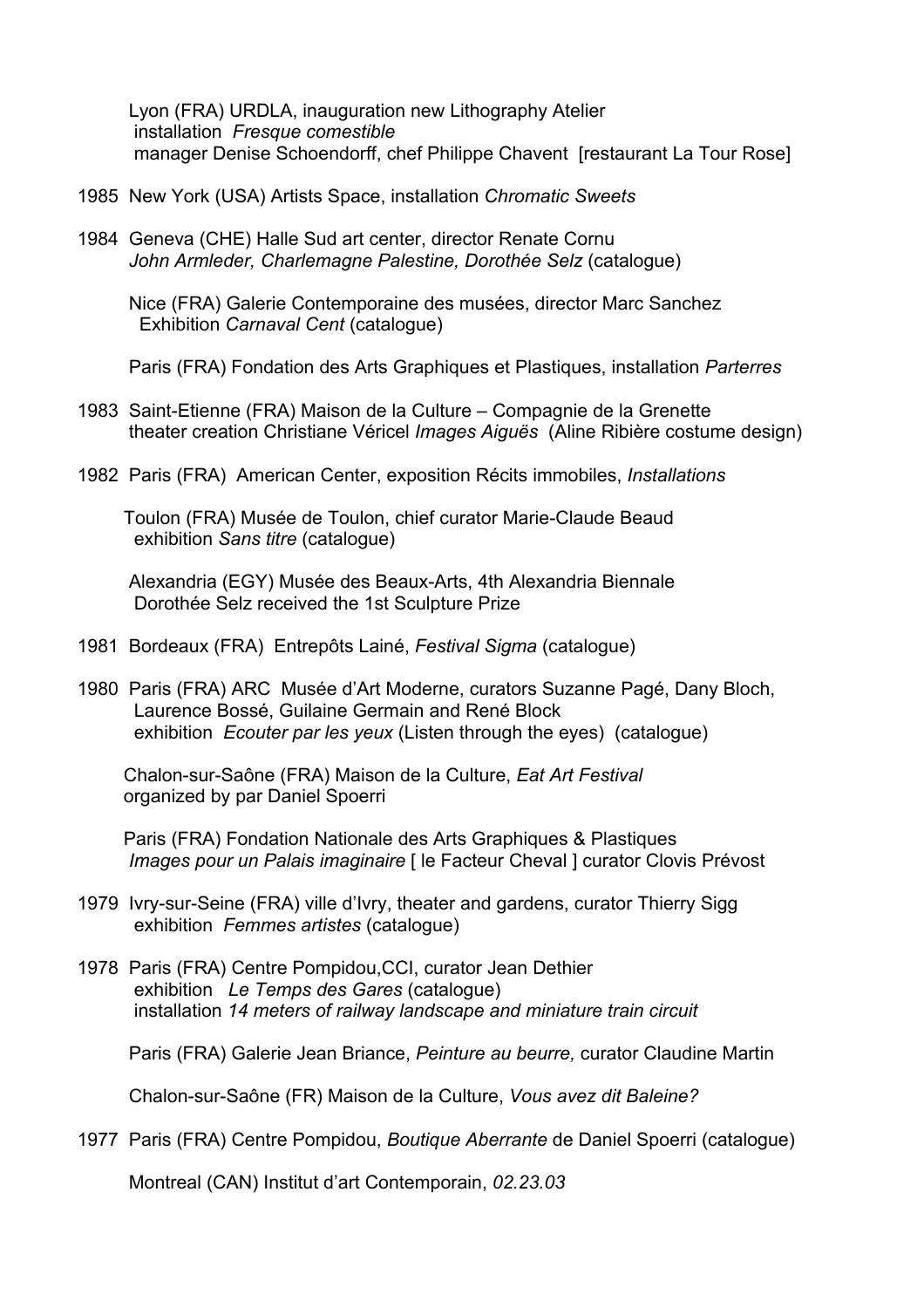Vitry-sur-Seine (FRA) Galerie municipale, *Novembre à Vitry*

1976 Paris (FRA) ARC Musée d'Art Moderne, director Suzanne Pagé and Rennes (FRA) Maison de la Culture, director Françoise Chatel exhibition *La Boîte / The Box* (catalogue)

 Paris (FRA) Galerie Mathias Fels, *Wien (1876-1913)* (catalogue) Paris (FRA) Galerie du Rhinocéros, *L'ordre architectural en question*

Bologna (ITA) Artefiera 1st international Art Fair, Galerie du Rhinocéros

 Villeneuve-lez-Avignon (FRA) La Chartreuse, director Bernard Tournois installation *Surprise Banquet* 

- 1975 26e Salon de la Jeune Peinture, Musée d'art Moderne de Paris (FRA) Groupe *Femmes en lutte* / *Women artists* (catalogue)
- 1974 Paris (FRA) Galerie Iris Clert, *Grandes femmes Petits formats* (catalogue)

Paris (FRA) FIAC 1st edition Galerie Multitude, director Claude Deloffre

1973 Paris (FRA) Formes Nouvelles / Showroom Design installation *Buffet Mondrian*

Madrid & Barcelona (ES) Goethe Institut, *Groupe de Travail / Grup de Treball*

- 1972 London > Edinburgh (GBR) ICES Festival, Music Train, events & performances, *Multicolor Dining-car* (catalogue)
- 1970 Paris (FRA) Musée des Arts Décoratifs, curator François Barré design exhibition *A table*
- 1969 Londres (GB) Hanover Gallery, *Cakes* directrice Erica Brausen

Genève (CHE) Galerie Aurora, *Traces*, curator Claudine Martin

1967 Paris (FRA) Musée des Arts Décoratifs and Düsseldorf (DEU) Kunsthalle exhibition *Science-fiction*, curator Harald Szeemann (catalogue)

Art Fairs, 1975 to 1980, Paris (FRA) : Salon de Mai, Grands et Jeunes, Comparaisons, Jeune Peinture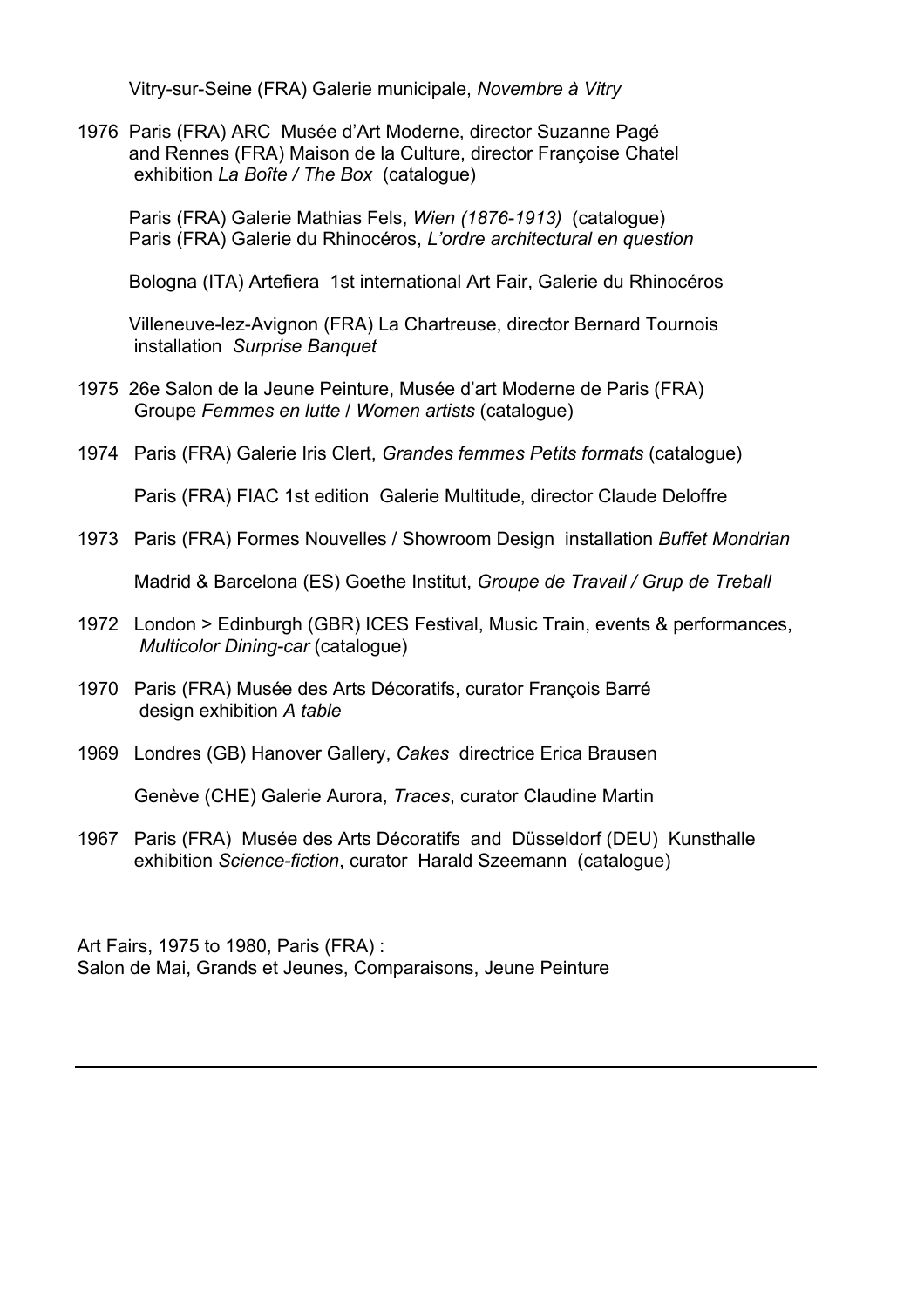### **FILMS creations**

- 2018 10 min *Colorama*  creation Dorothée Selz and Antoni Miralda director Albert Coma film about colors and words for the performance *Travel through color,* March 24th 2018 exhibition *The Adventure of color,* chief curator Emma Lavigne, Pompidou-Metz (FRA) © archives D.Selz and Miralda
- 2017 *5* min *Ceremonials, Miralda, Selz, Rabascall, Xifra 1969-1975*  for 57th Venice Biennale, director Christine Macel film director Yoshi Hitchcock based on visual archives of the four artists about their performances from the 70's © original score : interlude Night by Bluereed © Edition Supernova2017 ©Venice Biennale
- 2013 4 min *Erotism / Erótika* director Albert Coma based on Dorothée Selz paintings and erotic documents Festival *La Erótika,* curator Orlando Siliotti, Mendoza (ARG) © D.Selz
- 2012 3 min *Enfance / Chilhood* director Albert Coma film based on Dorothée Selz's childhood drawings reworked Paris (FR) © D.Selz

#### **Films about Dorothée Selz**

- 2019 34 min *HERstory*  Interview of Dorothée Selz about her experience as woman artist invited by Julie Crenn and Pascal Lièvre, June  $2^{nd}$  2019 Paris (FRA) © HERstory
- 2019 20 min *Edible Fragments* **Director Albert Coma**  Film based on visual archives *Miralda-Selz Traiteurs coloristes* (1967-1973) and works of each artist (1974-2019) © archives D.Selz and Miralda
- 2019 10 min *Arte para chupar* TV Señal U – interview Dorothée Selz invited by Charlotte Panouillé director of Mendoza French Cultural Center / Alliance Française october 2019, Mendoza (ARG) © TV Señal U-Universidad Nacional de Cuyo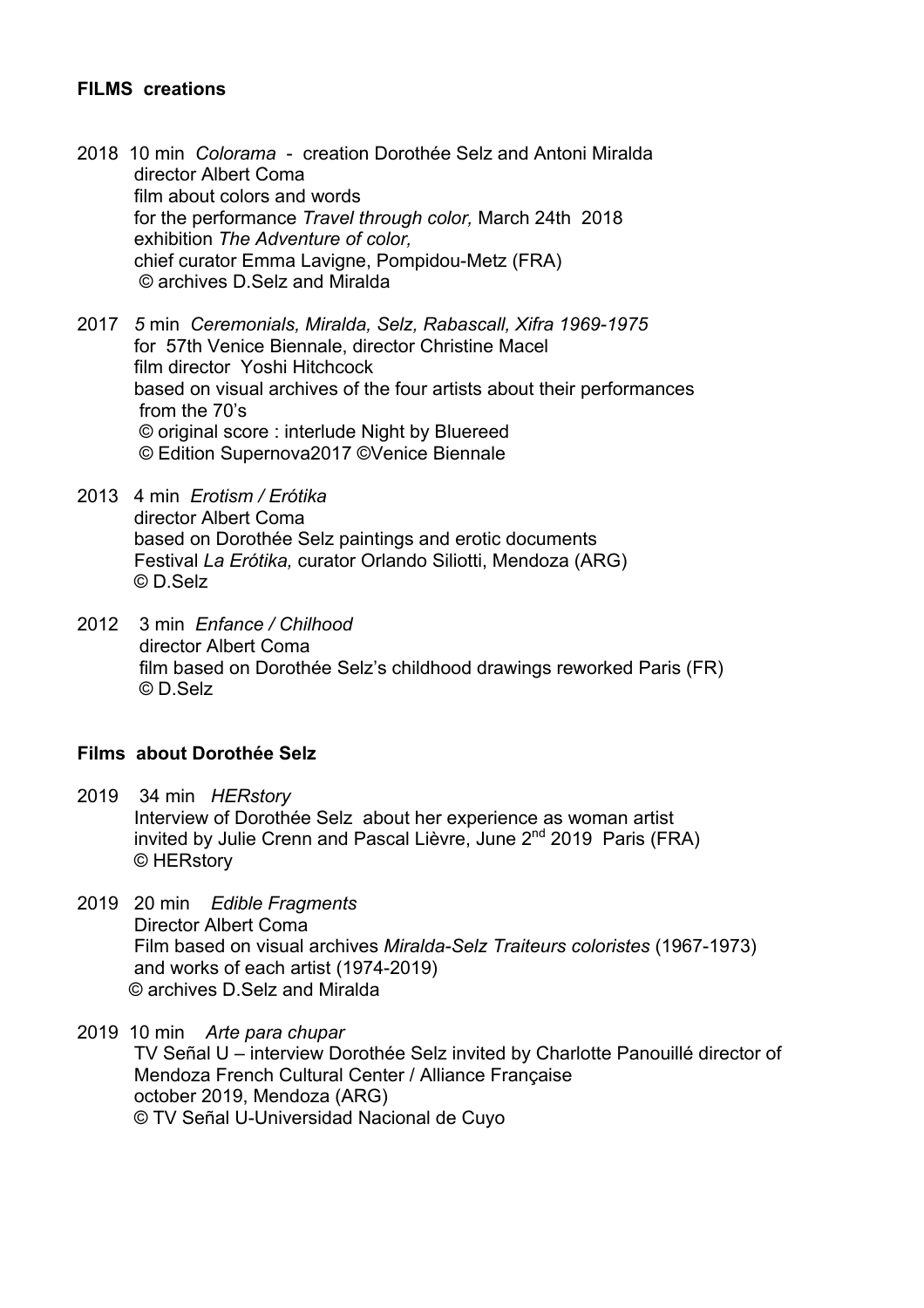- 2019 20 min *Sculptures comestibles / Edible Sculptures 2005 -2019* Director Albert Coma Dorothée Selz edible sculptures & installations in Europe, Asia, South America © D.Selz
- 2017 43 min *Edible Performance* Venice Biennale (ITA) Miralda Dorothée Selz, Joan Rabascall May 10th 2017 for the opening of 57th Venice Biennale performance reenacted from *Ritual in 4 colours 1971*, Paris (FRA) exhibition *Viva Arte Viva* curator Christine Macel © venice biennale
- 2017 80 min *Miralda, Dorothée Selz, Joan Rabascall* Venice Biennale (ITA) public interview about their performances from the 70's Open Table with Christine Macel curator of 57th Venice Biennale Giardini, June 23rd 2017 © venice biennale
- 2013 6 min *Sculptures Optimistes* Palais de Tokyo, Paris (FRA) Director Pierre Destang Ciel Prod event Dorothée Selz for annual meeting of XL Group Palais de Tokyo contemporary art center, May 14th 2013 © Ciel Prod. Pierre Destang
- 2013 3 min *Sculptures Optimistes* Palais de Tokyo, Paris (FRA) Director Pierre Destang Ciel Prod making-of event Dorothée Selz for annual meeting of XL Group Palais de Tokyo contemporary art center, May 14th 2013 © Ciel Prod. Pierre Destang
- 2012 3 min *Colonnes insolites* Saint-Ghislain and B.P.22 (BEL) Co-directors Ugo Gasiglia and César Faraill Dorothée Selz installation, Festival *De l'art à la bouche*  May 5th & 6th 2012 © Ugo Gasiglia-César Faraill
- 2011 4 min *Les rubans qui volent* Musée du Quai Branly Paris (FR) **Director Olivier Boutinot**  Dorothée Selz *edible sculptures* for the screening of Leonora Carrington life and work September 8th 2011 © Olivier Boutinot
- 2010 10 min *Guy Selz 's Collections* Arts Santa Monica, Barcelona (ESP) Dorothée Selz presents the exhibition of her father's popular art and craft collections, Arts Santa Monica contemporary art center ©video Mar Moreu © arts santa monica